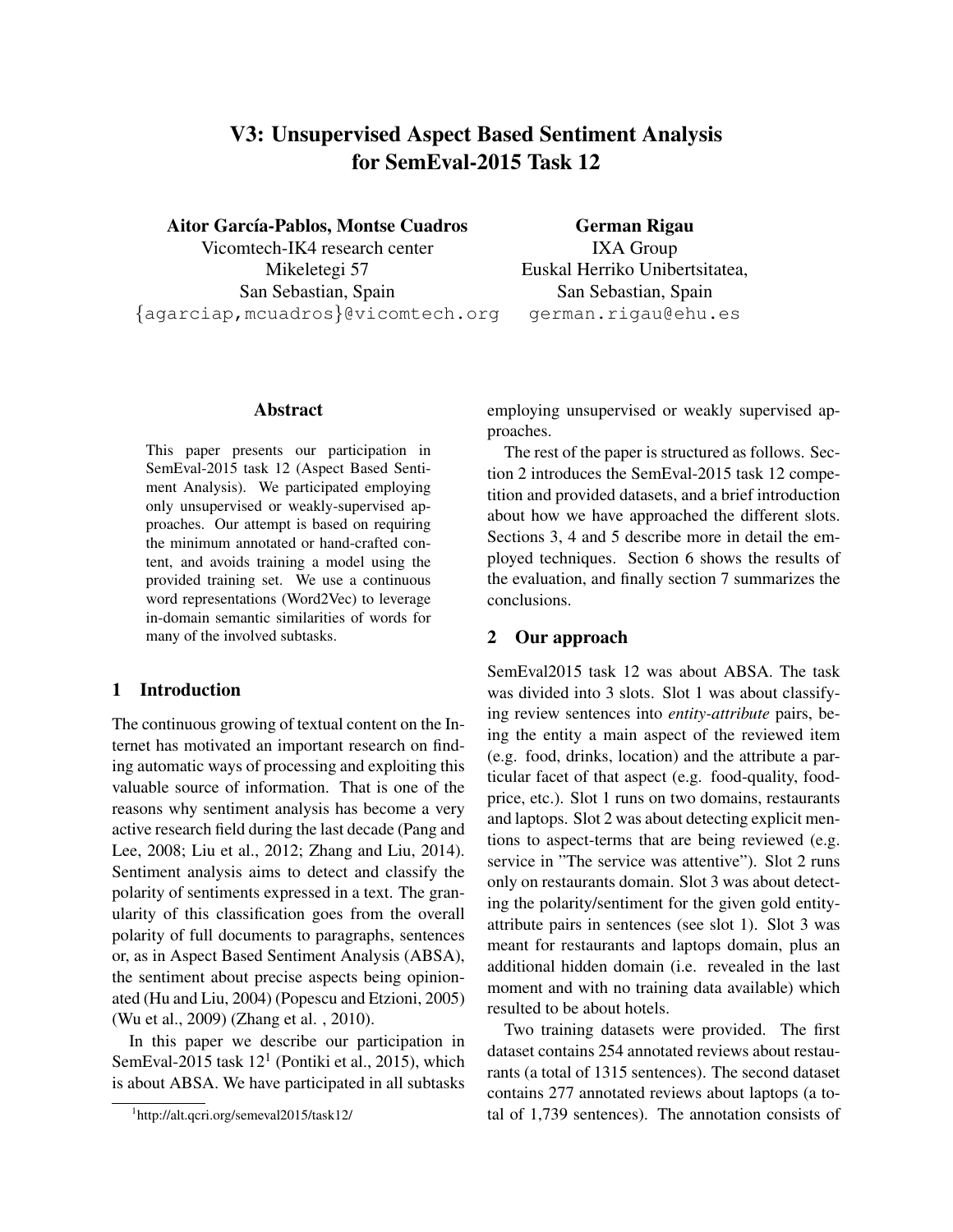quintuples of aspect-term, entity-attribute, polarity, and starting and ending position of the aspect-term. When there is no explicit aspect-term mentioned *"null"* is employed to fill the gap. Only the restaurants dataset contains aspect-term annotation.

Our aim is to apply only unsupervised or minimally supervised techniques. We have applied different unsupervised approaches to the different slot tasks avoiding the use of the provided datasets to train a supervised system. We have used them only to evaluate and tune the performance of the employed techniques. For some of the employed techniques we have also used big unlabeled datasets. In particular, for the domain of restaurants we have employed a subset of 100k restaurant reviews from Yelp dataset<sup>2</sup>. We name this corpus as Yelprestaurants. For laptops domain we have used a subset about 100k reviews from a big dataset of Amazon electronic device reviews  $3$  (retaining only the ones that contain the word laptop). We name this corpus as Amazon-laptops.

## 3 Aspect term extraction

SemEval2015 Task 12 slot 2 was about detecting mentions to explicit aspect terms, but only for restaurant domain (i.e. other slots run for restaurants and laptop domains).

For aspect term extraction our aim is to bootstrap a list of candidate domain aspect terms and use it to annotate the reviews of the same domain. We have implemented a system inspired in the method described at (Liu et al., 2014). In this work the authors employ what they call a graph co-ranking approach. They model aspect-terms (AT) and opinion-words (OW) as graph nodes, and then they generate three different sub-graphs defining different types of relations (what they call semantic-relations and opinionrelations) between the nodes. Finally they rank the nodes using a combined random walk on the three sub-graphs to obtain a list of reliable aspect-term candidates. Due to space limitations we cannot explain all the details here. Please, refer to the original article for more in detail explanation.

Based on some of these ideas we have imple-

mented a system that aims to rank aspect-terms modeling them as a graph. From our datasets (i.e. Yelp-restaurants and Amazon-laptops) we have taken nouns as aspect term candidates, and adjectives as opinion word candidates, filtering out those words that appear less than 5 times. These are the nodes to build our graph. Then we have computed our own definition of semantic relations and opinion relations to build sub-graphs as follows:

- Opinion relations (AT-OW edges): we have computed how many times each AT has some syntactical dependency relation with each OW, from a certain set of dependency relations (i.e. direct object, adjectival modifier, attribute of a copulative verb). The result of this count is used as the weight of the edges between AT and OW nodes.
- Semantic relations (AT-AT and OW-OW edges): we have computed a continuous word representation of the datasets employing Word2Vec<sup>4</sup> (Mikolov et al., 2013) (with the following parameters: skip-grams, vector size of 200, context window of 5, hierarchical softmax). Then we have used the cosine similarity between word vectors as the weight of the semantic relation edges.

Once we have built the graph with the different type of nodes and different type of weighted edges, we execute a PageRank (Brin and Page, 1998) (alpha parameter set to 0.15) to score and rank the nodes. With the obtained score we generate an ordered list of aspect terms. We have done this only for restaurants since it was the only domain requested in the task 12 slot 2. Example of some of the higher scored words for restaurant domain are: *food, service, place, restaurant, portion, atmosphere, experience, dish, meal, burger*.

The obtained aspect term list is then cropped to retain only the top N ranked words, and this cropped word list is used to annotate the given sentences performing a simple lemma matching.

<sup>2</sup>http://www.yelp.com/dataset\_challenge <sup>3</sup>http://snap.stanford.edu/data/ web-Amazon.html

<sup>&</sup>lt;sup>4</sup>We have employed the implementation in Apache Spark MLlib library https://spark.apache.org/mllib/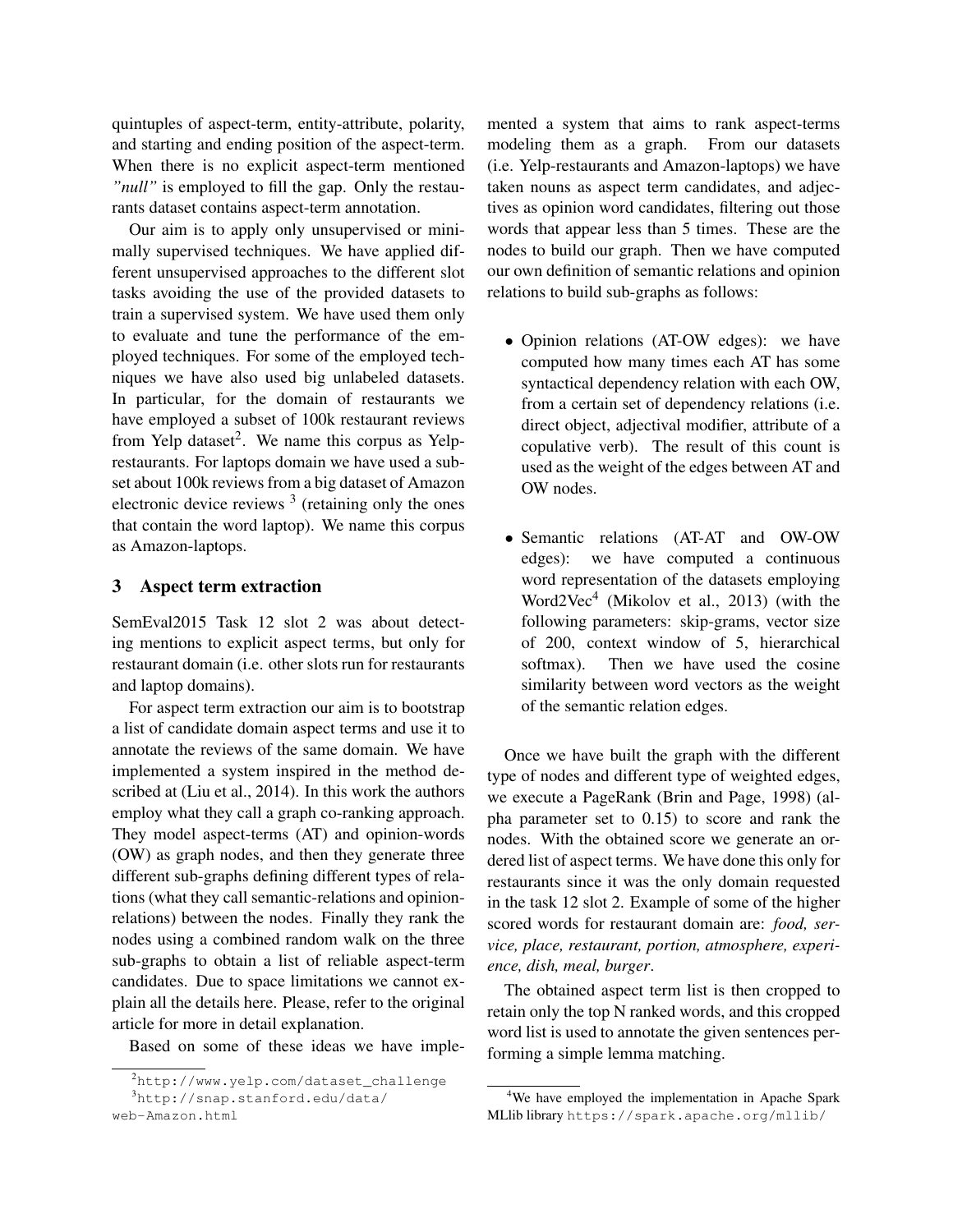## 3.1 Multiword handling

Handling multiword terms is important in an ABSA system (e.g. it is not the same to detect just memory than flash memory and/or RAM memory, etc.). Multiword terms affect also to some opinion expressions like top notch. Finally, multiword terms arise from usual collocations of single terms, so they vary between domains.

In order to bootstrap a list of candidate multiword terms for each given domain, we have employed again our own Yelp-restaurants and Amazon-laptops datasets. We have computed Log-Likelihood Ratio (LLR) of n-grams (with  $n<sub>i</sub>=3$ ) to detect the more salient word collocations keeping the top K candidates (i.e. the ones with higher confidence of being a true multiword).

Examples of obtained multiwords for restaurants: *happy hour, onion ring, ice cream, spring roll, live music*.

Examples of obtained multiwords for laptops: *tech support, power supply, customer service, operating system, battery life*.

We have used this list in a pre-processing step to merge individual words into a single token when they match a multiword in the list.

#### 4 Entity-attribute detection

The definition of entity-attribute detection in slot 1 states the difference between entities (coarse grained aspects that are being reviewed, e.g. food, drinks) and attributes (particular facet that is being actually reviewed, e.g. price, quality). This subtask runs both for restaurant and laptop domain. Due to the big amount of possible combinations and the consequent overlapping of some of them, this subtask becomes very difficult for an unsupervised system. In order to employ a weakly-supervised approach we have faced this subtask defining some representative seed words for each possible entity (e.g. food: chicken, salad, rice) and attribute (e.g. price: expensive, cheap). Then we reused the Word2Vec model for each domain to compute the similarity between sentence words and the seed words. When the accumulated similarity with some entity and attribute seed words is salient enough, we annotate the sentence with that entity-attribute pair. If the similarity is low, or is equally distributed among a every can-

| Word        | <b>Polarity Score</b> | Polarity label |
|-------------|-----------------------|----------------|
| delicious   | 0.424                 | positive       |
| tasty       | 0.439                 | positive       |
| inexpensive | 0.341                 | positive       |
| slow        | $-0.182$              | negative       |
| arrogant    | $-0.254$              | negative       |
| mediocre    | $-0.051$              | negative       |

Table 1: Examples of polarity values obtained from the restaurants polarity lexicon.

didate entity, we leave the sentence unlabeled.

#### 5 Polarity detection

For polarity detection we have developed a polarity lexicon reusing the generated Word2Vec model for each domain. The intuition we have followed is that a polarity word in a domain should be more "similar" to a set of "very positive" words than to a set of "very negative" words, and vice versa.

We have employed the in-domain generated Word2Vec models because the polarity of words may vary between domains and we want to capture the polarity for each particular domain.

Let  $POS$  be a domain-independent positive word (e.g. excellent) and NEG a domain-independent negative word (e.g. horrible). Let  $W$  be the set of words we want to know the polarity. Let sim be the similarity between words (computed using the Word2Vec model for the domain). Then for each  $w \in W$  we calculate its polarity using (1).

$$
polarity(w) = \text{sim}(w, POS) - \text{sim}(w, NEG)
$$
\n(1)

We obtain  $polarity(w) > 0$  if the word is more similar to  $POS$  than to  $NEG$  and vice versa. This gives us a continuous value from very positive to very negative, but we have simplified it to a binary labeling: "positive" for any word w with  $polarity(w) >= 0$ and "negative" if  $polarity(w) < 0$ .

In the table 1 we can see some examples of words, their punctuation in the positive-negative axis, and the assigned polarity label.

With these sentiment lexicons for each of the domains we have performed the annotation of the sentences. We have faced the annotation as a simple polarity count process. For each sentence we counted the polarity of the words regarding our in-domain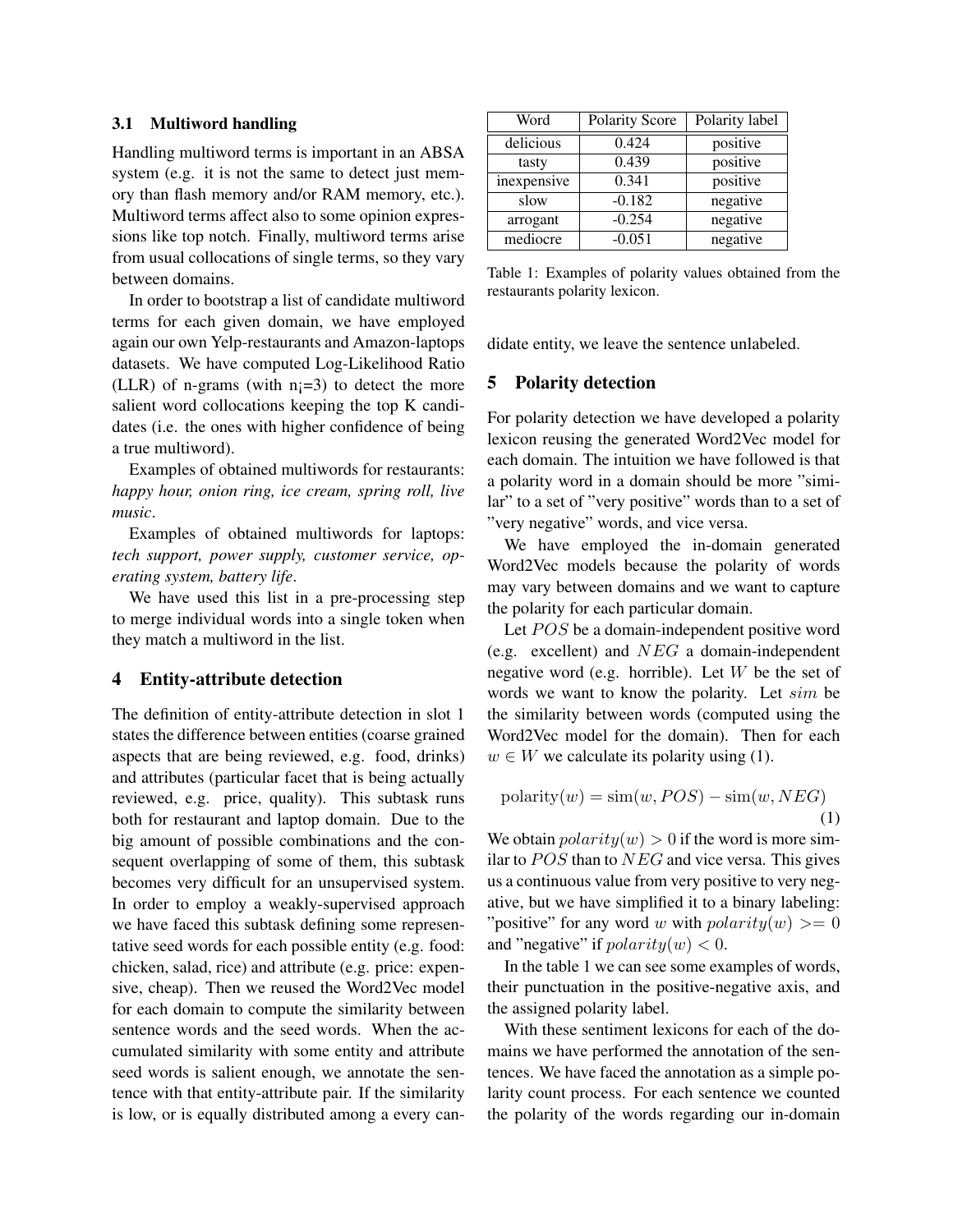| Slot 2 systems  | <b>Restaurants F-score</b> |
|-----------------|----------------------------|
| <b>Baseline</b> | 0.48                       |
| $V3$ (ours)     | 0.45                       |
| <b>Best</b>     | 0.70                       |
| Average         | 0.52                       |

Table 2: Results on the restaurant reviews for slot 2.

lexicons and labeled the provided gold quintuples with the most frequent polarity. We have taken into account the negation words (e.g. not) present in the sentence in order to reverse the polarity of the words within a certain window (one token before and two tokens after the current word).

## 6 Experiments and results

We have participated in SemEval-2015 Task 12 slot 1 (entity-attribute detection), slot 2 (aspect-term detection) and slot 3 (polarity detection). In general the task definition is more challenging than in SemEval- $2014$  ABSA competition<sup>5</sup> as the average results of all participants indicate. The participation number is also lower and varies between of subtasks and domains (15 participants for restaurants slot 1, 9 for laptops slot 1, 21 for restaurants slot 2, and an average of 14 for slot 3 in the three available domains). As far as we know, we are the only team that has faced the competition using unsupervised approaches. As expected, the supervised systems obtain better results in general than our unsupervised one.

Slot 2 (detecting explicit aspect terms) was only available for restaurants. After performing the steps described in section 3, we employed the top 500 bootstrapped terms to annotate the provided set of reviews using a simple lemma matching. The results are shown in table 2, together with the official results of the supervised baseline, the best performing system, and the average of all participants.

Slot 1 (detecting entity-attribute pairs in sentences) was available both for restaurants and laptops. We employed the described manual bag of words plus Word2Vec approach. The results are quite modest as it can be appreciated in table 3.

Slot 3 (polarity annotation) was available both for restaurants and laptops, plus and additional hidden

| Slot 1 systems  | Restaur. F-score | Laptops F-score |  |
|-----------------|------------------|-----------------|--|
| <b>Baseline</b> | 0.51             | 0.46            |  |
| $V3$ (ours)     | 0.41             | 0.25            |  |
| <b>Best</b>     | 0.62             | 0.50            |  |
| Average         | 0.53             | 0.45            |  |

Table 3: Results on the restaurant and laptops reviews for entity-attribute detection (SemEval-2015 task 12 slot 1).

| Slot 3 accuracy | Restaurants | Laptops | Hotels |
|-----------------|-------------|---------|--------|
| <b>Baseline</b> | 0.635       | 0.699   | 0.716  |
| $V3$ (ours)     | 0.694       | 0.683   | 0.710  |
| <b>Best</b>     | 0.786       | 0.793   | 0.805  |
| Average         | 0.713       | 0.713   | 0.712  |

Table 4: Results on the restaurant, laptops and hotels for slot 3.

domain. This hidden domain, which was about hotels, was revealed in the last moment and no training data was provided. For this hidden domain we had no time to develop its own sentiment lexicon so we employed the one from restaurants domain. The results for all domains are shown in table 4.

## 7 Conclusions

In this paper we have described our participation in SemEval-2015 task 12 (ABSA). We have approached all subtasks from an unsupervised or weakly-supervised point of view. To our opinion this year the tasks were more challenging than in the previous SemEval ABSA edition. We have explored different ways of approaching the challenges without requiring a manually labeled train set. We have made an intensive use of continuous word representations (e.g. Word2Vec) to exploit semantic similarities between words and despite the low results we have found some promising ideas. In the future we will explore how to improve the developed systems and how to combine with other unsupervised or semi-supervised techniques to achieve competitive results.

### Acknowledgments

This work has been partially funded by SKaTer<sup>6</sup>  $(TIN2012-38584-C06-02),$ NewsReader<sup>7</sup> (ICT-316404) and Vicomtech-IK4.

<sup>5</sup>http://alt.qcri.org/semeval2014/task4/

<sup>6</sup>http://nlp.lsi.upc.edu/skater/

<sup>7</sup>http://www.newsreader-project.eu